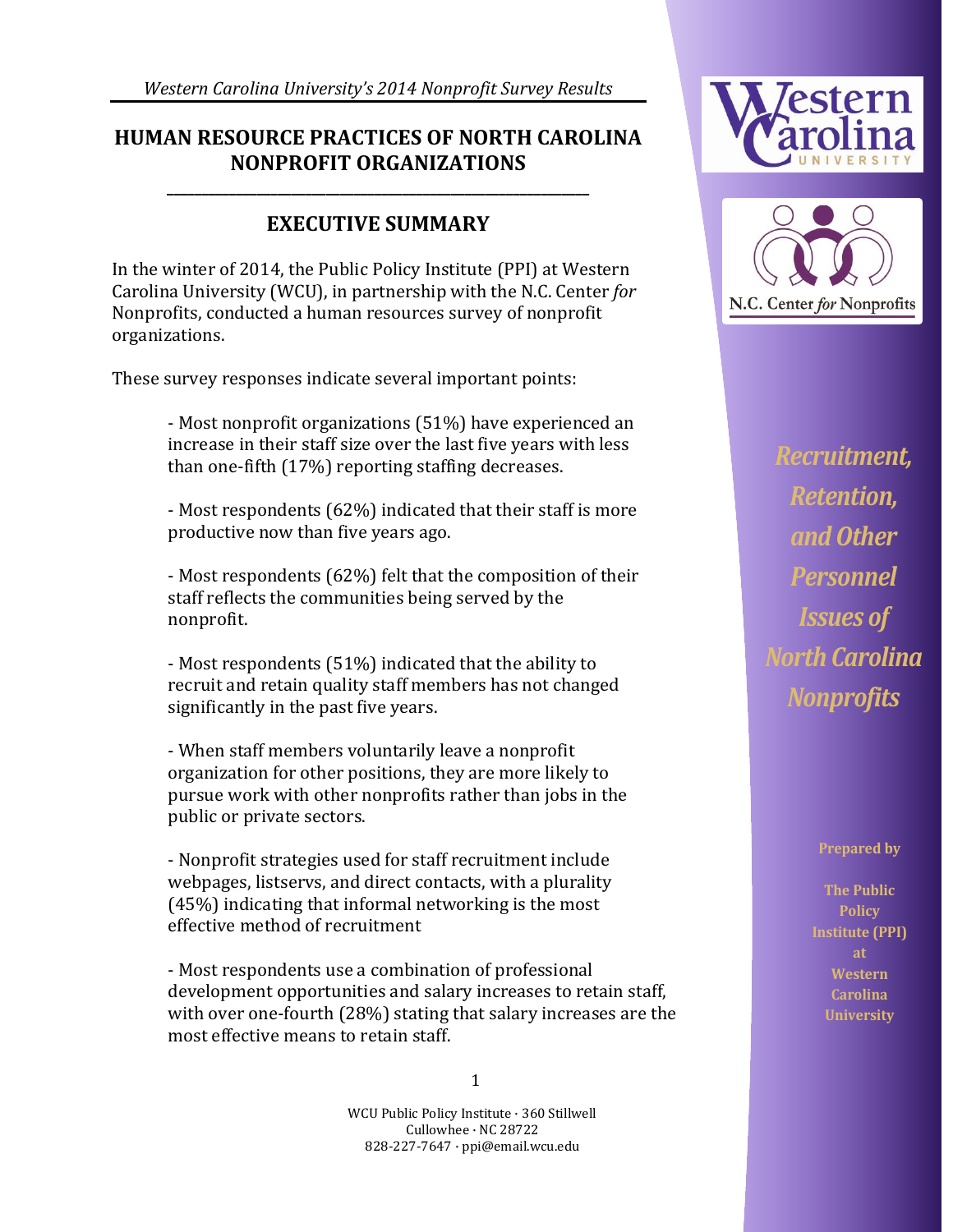## **SURVEY METHODS**

**\_\_\_\_\_\_\_\_\_\_\_\_\_\_\_\_\_\_\_\_\_\_\_\_\_\_\_\_\_\_\_\_\_\_\_\_\_\_\_\_\_\_\_\_\_\_\_\_\_\_\_\_\_\_\_\_\_\_\_\_\_**

The survey was distributed to 1,290 executive directors/CEOs or other organizational leaders at 501(c)(3) nonprofit organizations in North Carolina. The range of organizations was quite varied, including health-related agencies, youth advocacy organizations, arts councils, educational institutions, and professional associations. The survey was comprised of 27 questions, both multiple choice and open-ended. Respondents were asked to provide information on their organization, including size and scope, staff composition, recruitment, professional development, and retention.

We received responses from 233 individuals from nonprofit organizations across North Carolina, with a response rate of 18%. Nonprofits from over 45 counties from all regions of North Carolina participated in the survey.

#### **Limitations**

It should be noted that the survey captures the perspective of only one individual from each organization. In the survey, we asked questions concerning retention from the executive director's/CEO's or other organizational leader's perspective, including assessments of why staff chose to leave the organization. Therefore, we recognize that this survey does not capture the attitudes and opinions of those staff members who actually left. Given this limitation, however, we believe that the aggregate information provided is still useful and that the data capture general trends and challenges facing nonprofits in the state.

#### **SURVEY RESULTS**

**\_\_\_\_\_\_\_\_\_\_\_\_\_\_\_\_\_\_\_\_\_\_\_\_\_\_\_\_\_\_\_\_\_\_\_\_\_\_\_\_\_\_\_\_\_\_\_\_\_\_\_\_\_\_\_\_\_\_\_\_\_**

#### **I. Organizational Size, Scope, and Future Needs**

The plurality of respondents (45%) work in the area of human services. This was followed by education and research (27%), health (26%), and public/social benefit (21%). The specific issues being addressed by these nonprofit organizations include such diverse areas as: arts, humanities, and culture; environment; animals; health; agriculture and food; youth development; early childhood development; and economic and workforce development.

Approximately 34% of respondents reported a total revenue of between \$100,000- \$499,999, as listed on their 990 Form from 2013. An estimated 13% reported a total revenue of below \$100,000. Only 8% of respondents reported above \$5 million. The average number of years that the organizations have been in existence is 28 years, with a range of one year to 120 years.

> WCU Public Policy Institute · 360 Stillwell Cullowhee · NC 28722 828-227-7647 · ppi@email.wcu.edu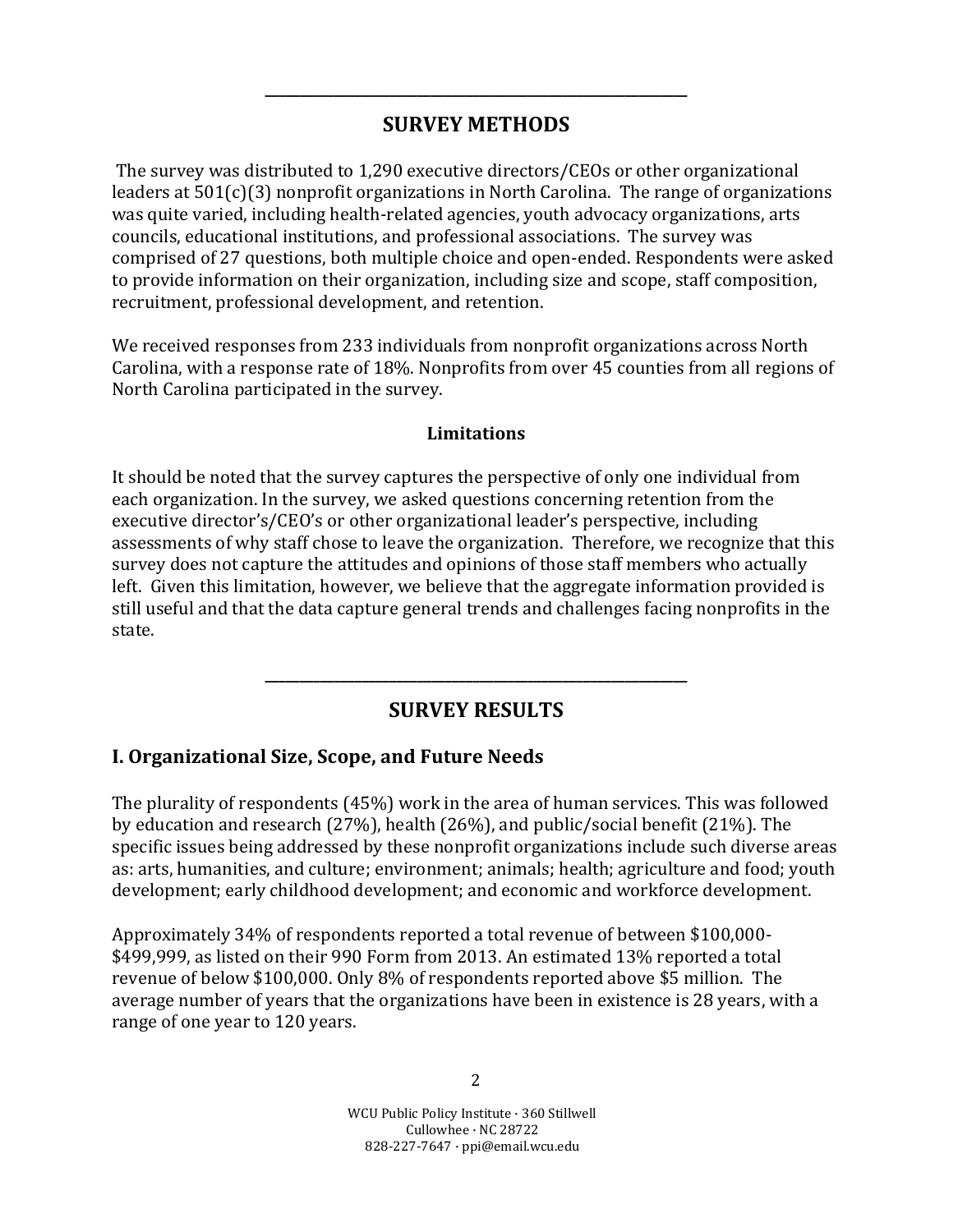

As displayed in Figure 1, we asked each respondent to indicate the areas in which they anticipate that the nonprofit will need to grow over the next five years. Respondents had the option of selecting more than one area. Most respondents (80%) anticipate that their organization will need to grow or expand their fundraising and development efforts. This is followed by perceived needs in marketing or

public relations (63%), program management/support (46%), and education/outreach (42%). Very few respondents indicate that they anticipate a need to grow in the areas of advocacy or finance/administration. Other areas that respondents note include social media/technology, small business lending, operations, board development, volunteer management, social enterprise development, facilities management, and special events.

Human services nonprofits indicated the greatest need to expand in the area of finance/administration. They also indicated a need for additional support in fundraising/development, marketing/communications/public relations, direct services, and program management/support.

#### **II. Staff Composition and Competency**

Approximately 55% of the organizations represented in the survey employ fewer than four full-time employees. Only 7% employ more than 50 employees. All of the organizations that employ more than 50 employees have revenues that exceed \$1 million. Over the last five years, 51% of respondents indicated that the staff size of their nonprofit has increased. Only 16% of respondents indicated a decrease in their staff size, and the remainder (33%) indicated that the staff size has remained constant.

Looking into the future, 54% of individuals surveyed anticipate that their staff size will increase in the next five years, with only 4% predicting a decrease, and 27% anticipating no change. Retirements do not appear to be of major concern for nonprofits, as most respondents (53%) anticipate that 10% or less of their staff will be eligible for retirement in the next five years. Only 16 respondents (less than 9% of our sample) stated that half or more of their staff would be eligible for retirement in the next five years. Of these, it is important to note that nonprofits with fewer than five full-time staff members consistently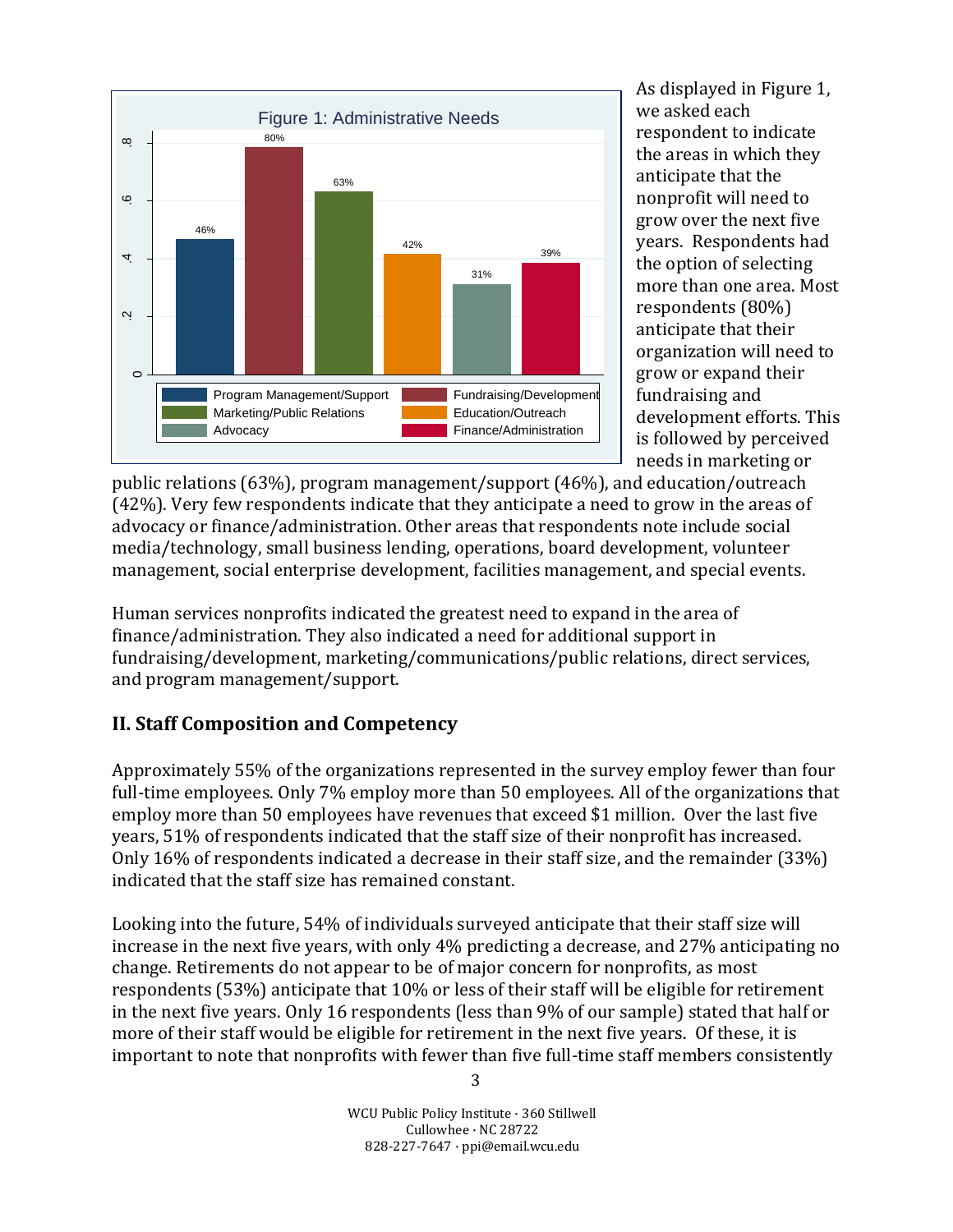reported a higher percentage of eligible retirees in the near future. Part of this is due to the fact that each staff member represents a higher percentage of the whole staff at smaller nonprofits. This does underscore that a loss of one or two staff members may have a greater impact at a smaller nonprofit than in larger organizations.

We also asked about staff diversity in relation to the communities being served. Feelings were mixed when asked about racial diversity of staff. An estimated 19% indicated that they are very satisfied and 17% indicated that they are very unsatisfied with the racial diversity of their staff. Similarly, regarding gender diversity of staff, 23% feel very satisfied and 15% feel very unsatisfied. Lastly, on the topic of age diversity of staff, 47% feel either very satisfied or somewhat satisfied, with only 7% feeling very unsatisfied. Overall, when asked whether they feel that the composition of their staff reflects the communities that their nonprofit serves, 63% responded that their staff do reflect it and approximately 32% respondent that their staff do not.

Most respondents provided positive feedback concerning their staff's productivity and skill levels. The majority of respondents (62%) feel that staff is more productive today than five years ago. Very few respondents (less than 6%) indicated that staff is either less skilled or less productive than in the past. When asked about new staff members, the majority of respondents (52%) feel that they are more skilled today when hired than those new employees five years ago, with another 43% stating that the skill level is about the same.

### **III. Recruitment**

We asked several questions about the recruitment of new staff members. The majority of respondents (51%) indicated that the ability to find and hire staff members is the same now as it was five years ago. About onefourth (26%) of our respondents said that it is more difficult to find and hire new staff and less than



one-fourth (23%) reported that recruitment efforts are easier today than five years ago.

WCU Public Policy Institute · 360 Stillwell Cullowhee · NC 28722 828-227-7647 · ppi@email.wcu.edu

<sup>4</sup>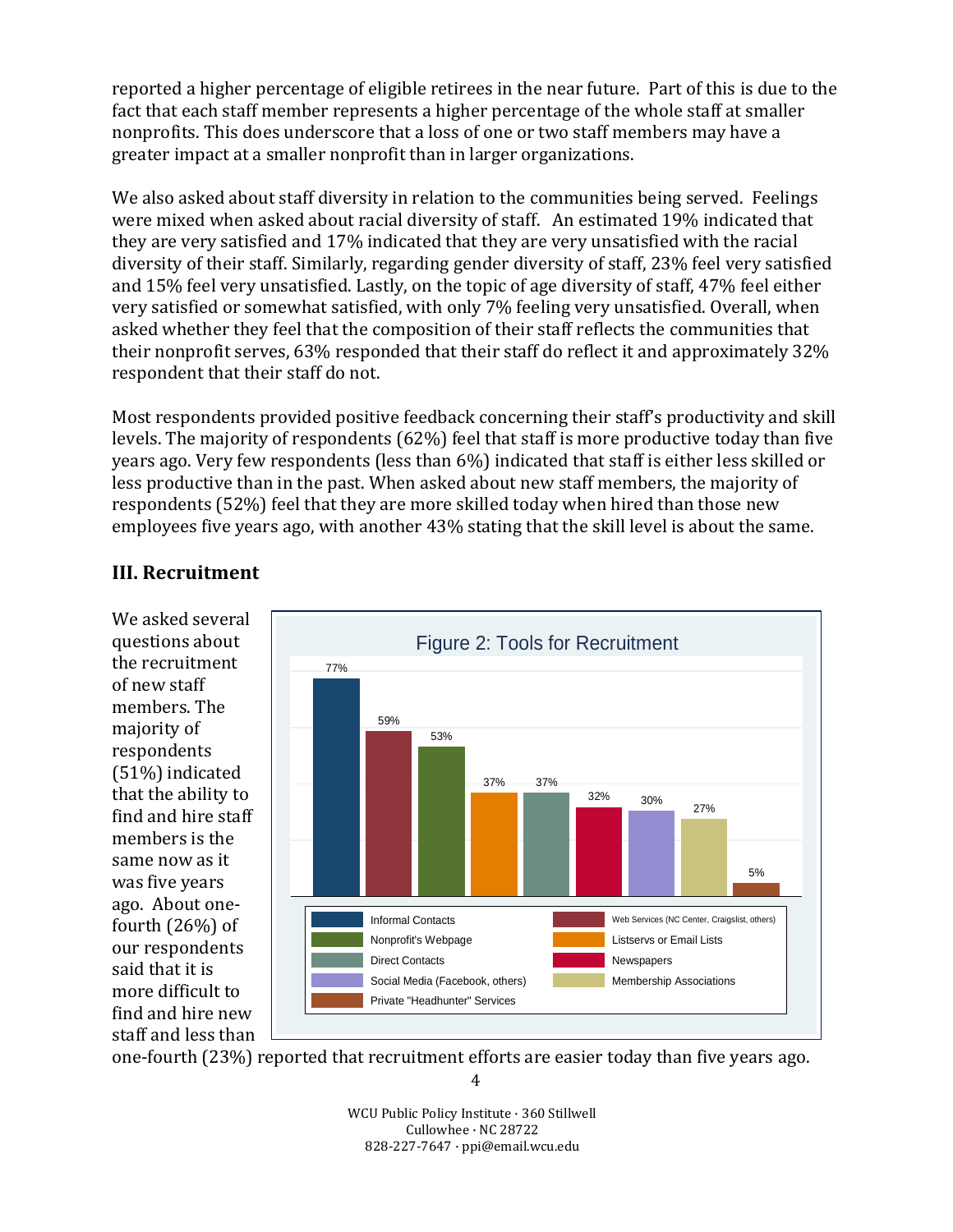This variation was fairly consistent across nonprofits of different sizes, with the exception of larger nonprofits in our survey (those with more than 50 employees). A high number (47%) of large nonprofits stated that it is more difficult to find and hire staff today than it was five years ago.

As shown in Figure 2 above, we asked respondents to report which types of methods they use to recruit new staff members and provided the option for them to select more than one method. The most popular method is word of mouth/informal networking (77%). Other methods being used include job websites such as the N.C. Center's Jobs Board, Indeed, Idealist.org, Monster, and Craigslist (59%), the organization's own website (53%), listservs or other email lists (37%), and private emails or direct contacts (37%).



We also asked which *one* tool is *most* effective for recruiting staff members, as displayed in Figure 3. The most common response (45%) was word of mouth/informal networking. Others (22%) mentioned online services, such as the N.C. Center *for* Nonprofit's web page or Craigslist. Very few respondents

indicated that social media, their organization's listserv, other email lists, or formal membership associations/groups are effective ways to recruit new staff members.

Regarding specific skill areas, knowledge, or experiences that today's applicants tend to lack, the most common responses include: oral and written communication skills, critical thinking, interpersonal skills, and skills in technology, including social media. Other responses listed include: data management and analysis, development/fundraising, organizational skills, and program evaluation.

Open-ended comments provided by respondents offered specific examples of the challenges in recruiting highly-qualified staff. Many commented on the difficult balance between hiring highly-educated, experienced, and skilled employees and finding the funds for salaries commensurable with that level of qualification.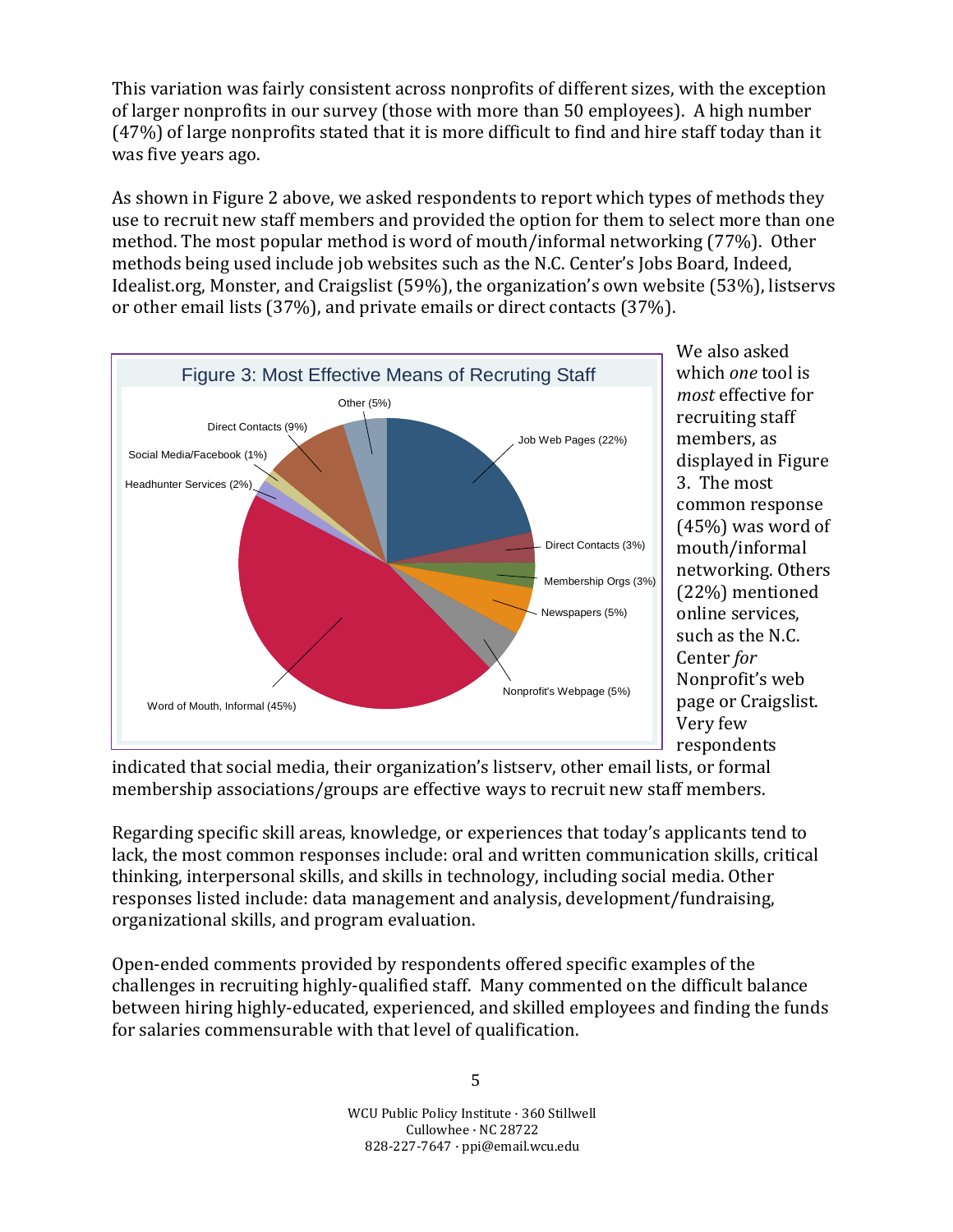For example, one respondent from a nonprofit that employs fewer than five full-time staff members noted, *Many applicants do not have the necessary work skills; those that do, usually want more hours and benefits that we cannot afford*." Another respondent mirrored these sentiments by stating, "*Attracting qualified people to work for relatively low pay and few rewards is the biggest challenge*."

Some admitted that challenges, particularly low salaries, required them to look toward less ideal candidates. One nonprofit that employed between ten and 19 employees stated that the biggest challenge was "*being able to offer competitive salary and benefits to qualified candidates. As a result we have highly motivated, but inexperienced young people*."

### **IV. Retention**

When asked about trends in retaining staff over the last five years, most respondents (59%) feel that there has been very little or no change in their ability to retain staff. Approximately 21% indicated that they experience more difficulty in retaining staff members now than five years ago and 20% indicated that they experience less difficulty.

Demonstrating recent turnover trends, almost half (41%) of respondents stated that at least one-fifth of their staff have left over the past five years. As displayed in Figure 4, over one-fifth (21%) stated that they have had over 40% of their staff leave over the past five years. More promising, over 30% of our respondents stated that they have seen less than a 10% turnover in the last five years. The largest turnover appeared to be in human service organizations, followed by organizations focused on education/research and health.

Nonprofits with smaller staff sizes were hit harder than larger nonprofits. Of the 45 nonprofits that reported a turnover of more than 41%, 34 of these had fewer than four fulltime employees.

Nonprofit representatives provided several reasons why they thought some staff members have left their organization. Often-cited reasons for voluntary departures among all respondents include a change in professional interests (36%), low pay (33%), lack of opportunity for advancement (29%), employee burnout or low morale (16%), conflicts within the organization (14%), and increasing staff workloads (10%). Other less-often given reasons include relocation, other professional growth opportunities, family, lack of sustained or reliable funding, further education, lack of benefits, and pursuit of full-time rather than part-time work.

Answers to why staff left varied somewhat by the size of the organization. While about one-fourth (27%) of smaller nonprofits (those with fewer than five full-time employees) said that low salaries were a factor in staff leaving, more than 70% of nonprofits with 20 to 50 employees said that staff had left due to salary concerns. One nonprofit representative whose organization employs fewer than five full-time staff with a budget of \$1-\$5 million stated that staff left due to "*fear of [the] agency losing funding – not knowing year to year if*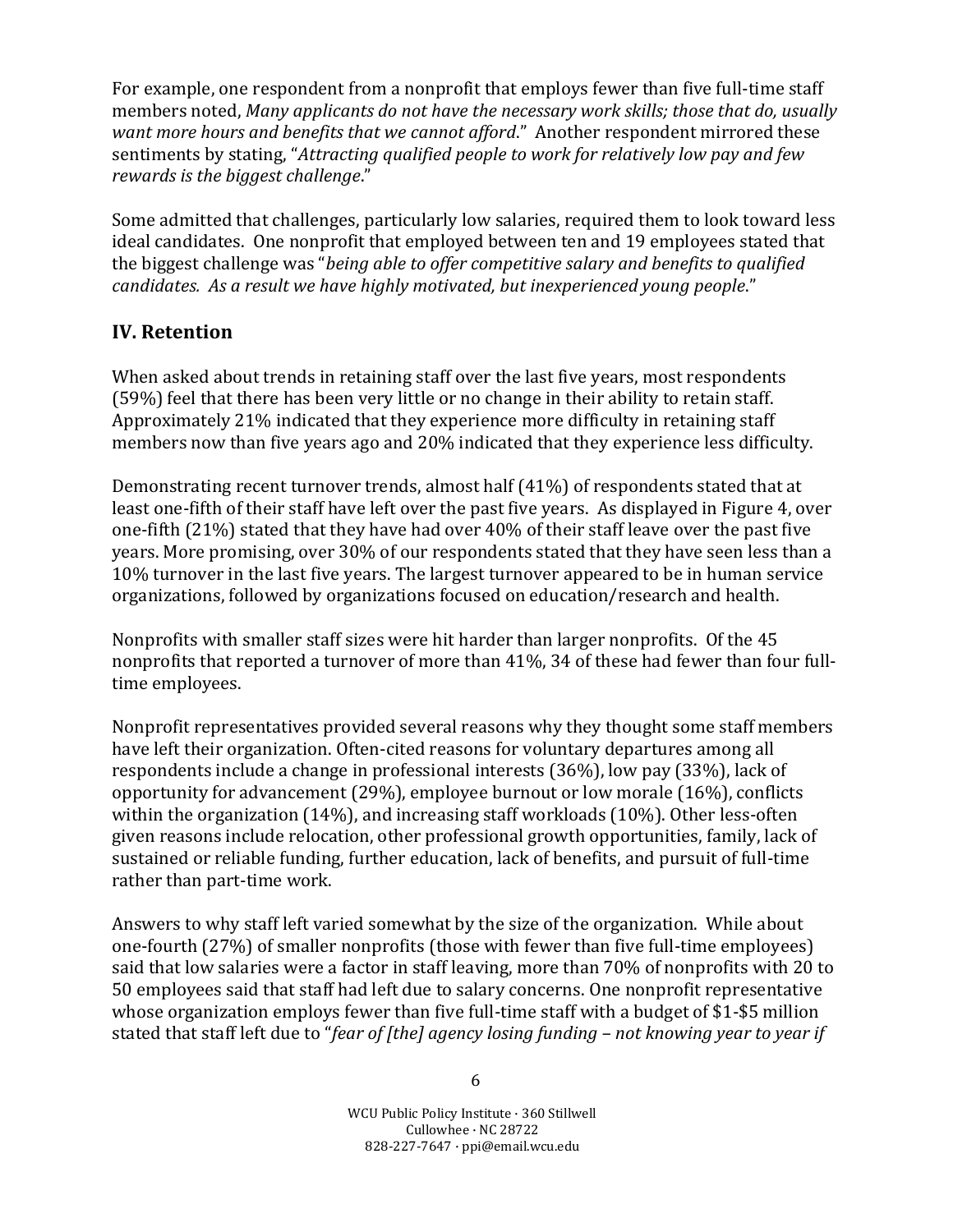*there will be enough money*." This respondent also noted that staff had left the nonprofit sector for private sector employment.

Several mentioned losses in grant funding and the lack of benefits. For example one respondent whose organization employs four or fewer staff members and reported a budget of \$100,000- \$499,999 stated that they lost staff that "*needed full time employment with health benefits*." This respondent also noted that staff had left for private sector employment.



In an open-ended question, we asked

respondents what other challenges they faced in finding and/or retaining qualified staff members. Respondents' comments were varied, but included little to no healthcare benefits; lack of advancement opportunities/upward mobility; applicants not having the necessary skills, education, knowledge, or experience; low pay for a demanding job; changes in technology outpacing the skillset of some current employees; uncertainty about the future of the organization; and the inability to offer full-time work.

When staff members voluntarily leave for other jobs, the plurality of respondents (38%) indicated that they are most likely to pursue work at another nonprofit organization. This was consistent across all sizes of nonprofits in our survey. Somewhat less, 26%, felt that staff pursued work in the for-profit business sector, 7% in local or state government, and 29% were not sure what sector staff had moved to.

Additionally, we asked about the types of strategies that N.C. nonprofits use to retain their staff members and allowed respondents to select more than one answer. The vast majority of respondents (70%) provide professional development opportunities as a retention strategy. Other retention strategies include: salary increases (59%), opportunities for advancement within the organization (29%), an increase in the number of vacation days provided (29%), awards or public recognition (28%), and social events (20%). Others include additional benefits such as paid vacation days, flexible work schedule and job descriptions, creating a culture of teamwork and support, occasional

> WCU Public Policy Institute · 360 Stillwell Cullowhee · NC 28722 828-227-7647 · ppi@email.wcu.edu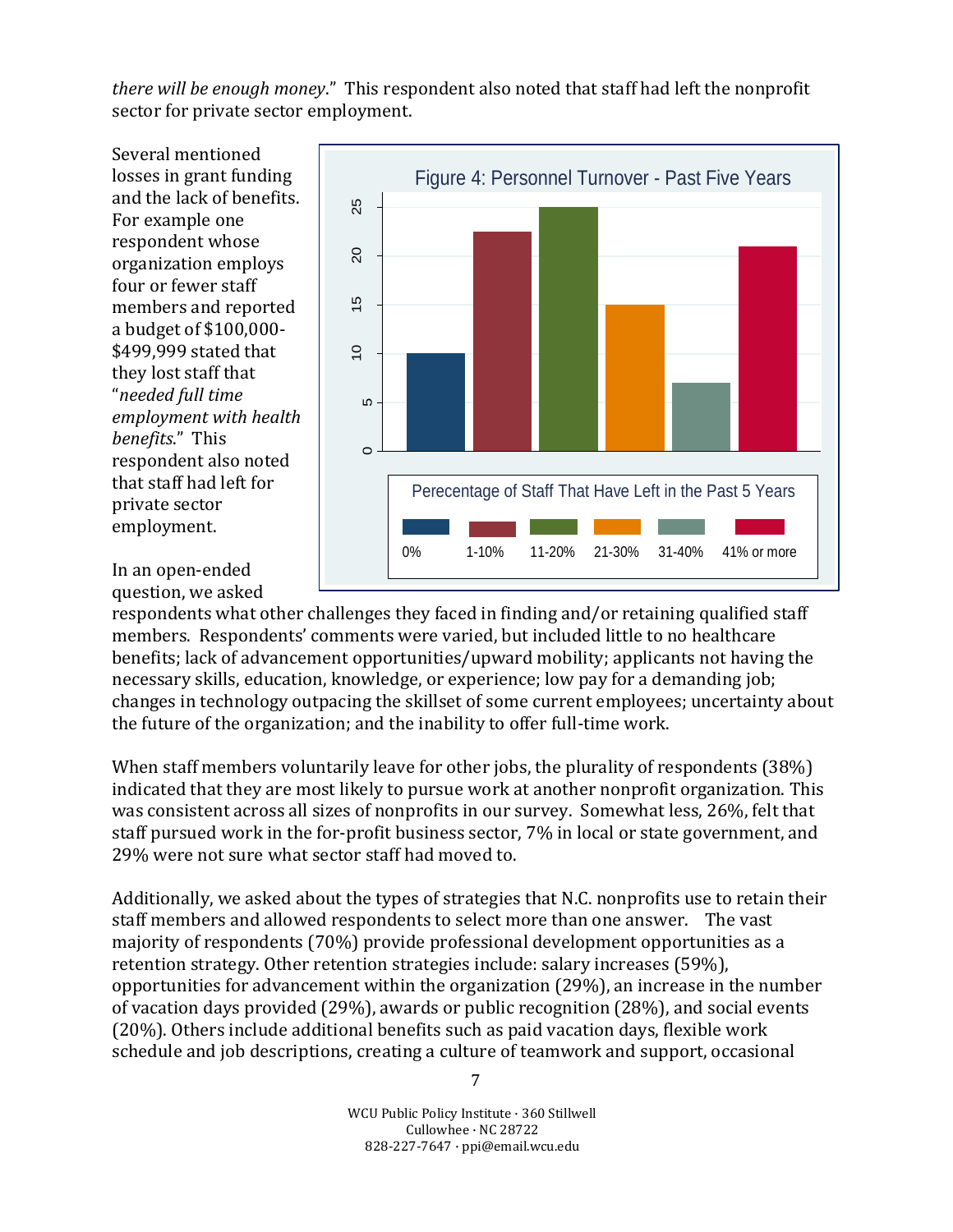bonuses, acknowledgement and appreciation of hard work, paid opportunities to pursue further education, family-friendly events, friendly work environment, and a shared leadership model.

We asked which *one* method respondents thought was the *most* effective in retaining personnel. According to 29% of respondents, salary increases are believed to be the most useful strategy for retaining staff members. As displayed in Figure 5 (below), other useful strategies include: professional development opportunities (14%), opportunities for advancement within the organization (10%), an increase in the number of vacation days provided (6%), awards or public recognition (2%). Other strategies mentioned in openended comments include: benefits, flexibility, happy work environment and pleasant working conditions, shared leadership, family friendly events, strong relationships amongst staff, strong organizational culture, shared decision making, dedication to mission, environment that fosters teamwork, acknowledge of hard work, and willingness to respond to the needs of employees.



In looking at effective strategies by organizational size, representatives from nonprofits of all sizes stated that salary increases were the most effective means to retain employees. Representative from mid-sized nonprofits (ten to 50 employees) also were more likely to suggest that promotions were effective. This was not often mentioned for small nonprofits (those with fewer

than five full-time employees). Surprisingly, very few of the largest nonprofits in our survey (those with more than 50 full-time employees), indicated that promotions are an effective tool.

The open-ended responses were somewhat distinguishable by nonprofit size. Nonprofits that employ fewer than five full-time employees often mentioned a strong commitment to the nonprofit's cause as a reason personnel stay with the organization. For example, someone from a nonprofit with fewer than five full-time employees and a budget of \$100,000-\$499,999 stated, *"We have an incredibly open, engaging, cooperative and value*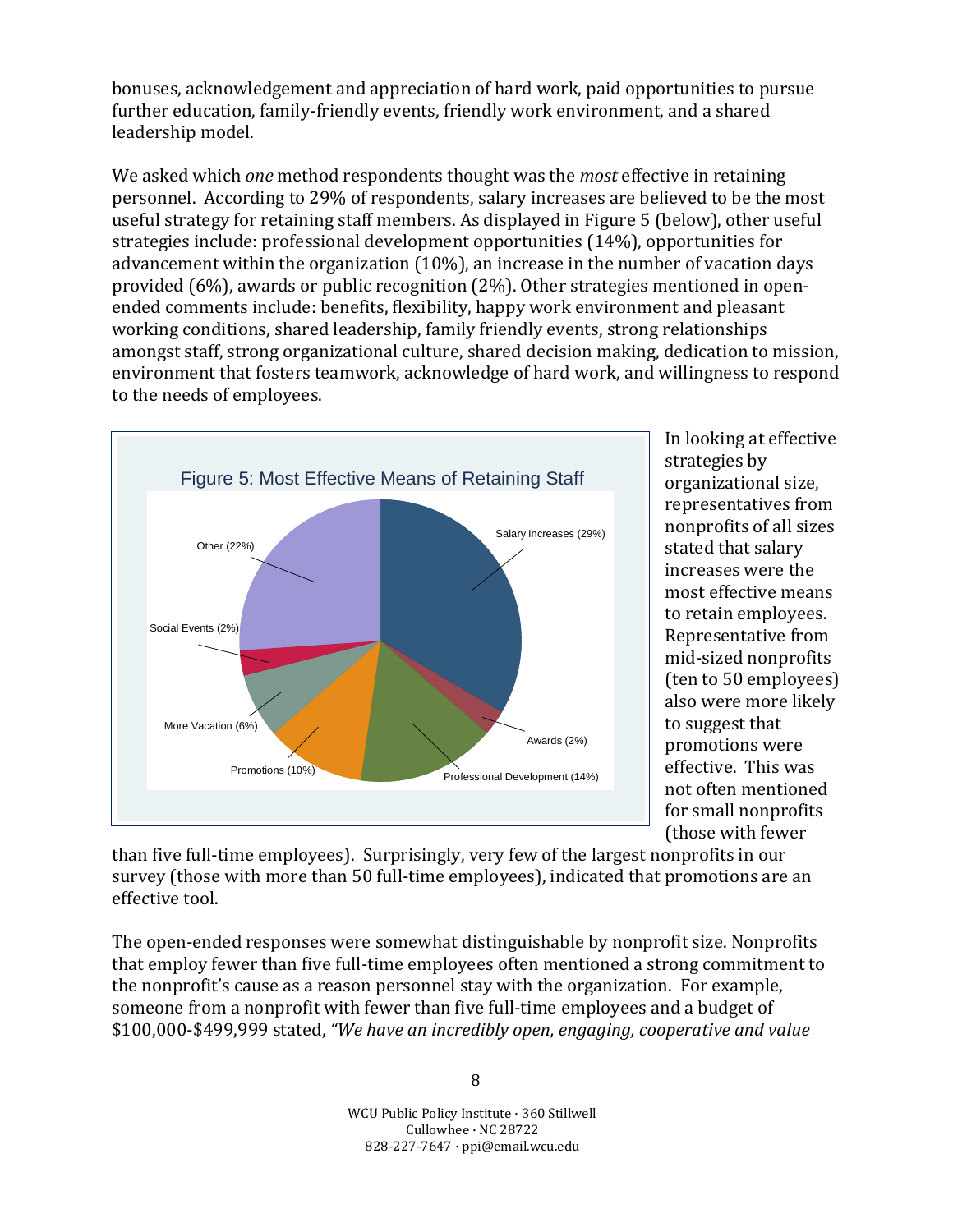*driven team. It's our joint commitment to our values and open communication that has kept our staff satisfied and productive."*

When asked specific questions related to personnel training and professional development (such as webinars, seminars, and conferences), 62% of respondents indicated that professional development is optional and 38% indicated that it is required. Nearly 95% of respondents said that their nonprofit covers at least some of the costs for professional development expenses, with most (72%) saying they covered all the expenses. This was generally true across different sized nonprofits and those with different sized budgets.

## **SIMILAR TRENDS IN OTHER RESEARCH**

**\_\_\_\_\_\_\_\_\_\_\_\_\_\_\_\_\_\_\_\_\_\_\_\_\_\_\_\_\_\_\_\_\_\_\_\_\_\_\_\_\_\_\_\_\_\_\_\_\_\_\_\_\_\_\_\_\_\_\_\_\_**

Results from this survey are reflective of data gathered from the 2014 State of the Nonprofit Sector Survey, conducted by the Nonprofit Finance Fund (NFF). The NFF survey was distributed to nonprofit organizations across the country and received a total of 5019 responses. While many of the questions on the NFF survey are related to an organization's financial state, it does include questions on organizational challenges and responses, similar to the survey conducted by the PPI.

The plurality of respondents for both surveys worked in the area of human services. As mentioned previously, over the last five years, 51% of respondents of the PPI survey indicated that the staff size of their nonprofit has increased. The NFF survey illustrates a similar trend, although it asks about a much smaller span of time. In the last twelve months, 50% of respondents of the NFF survey hired staff for new positions. A much smaller percentage of respondents indicated a decrease in their staff size on both surveys (16% PPI and 17% NFF). On the PPI survey, fundraising and development efforts (indicated by 80% of respondents), marketing or public relations (63%), and education/outreach (42%) are among the areas that respondents anticipate that their organization will need to grow or expand. On the NFF survey, respondents were asked to identify the greatest challenges that their organization is facing. A total of 41% indicated that "achieving long-term financial stability", directly connected to fundraising and development, is one of the top challenges. A total of 17% identified marketing, outreach, and community engagement as a top challenge.

Respondents of both surveys emphasized professional development for staff. On the NFF survey, 51% of respondents indicated that in the next 12 months, they plan to invest money or time in professional development for staff. A total of 48% have made this investment in professional development over the last 12 months. The vast majority of respondents to the PPI survey (70%) provide professional development opportunities as a retention strategy. A total of 38% of the NFF respondents plan to give raises and 59% of PPI respondents indicated that salary increases is a retention strategy being used.